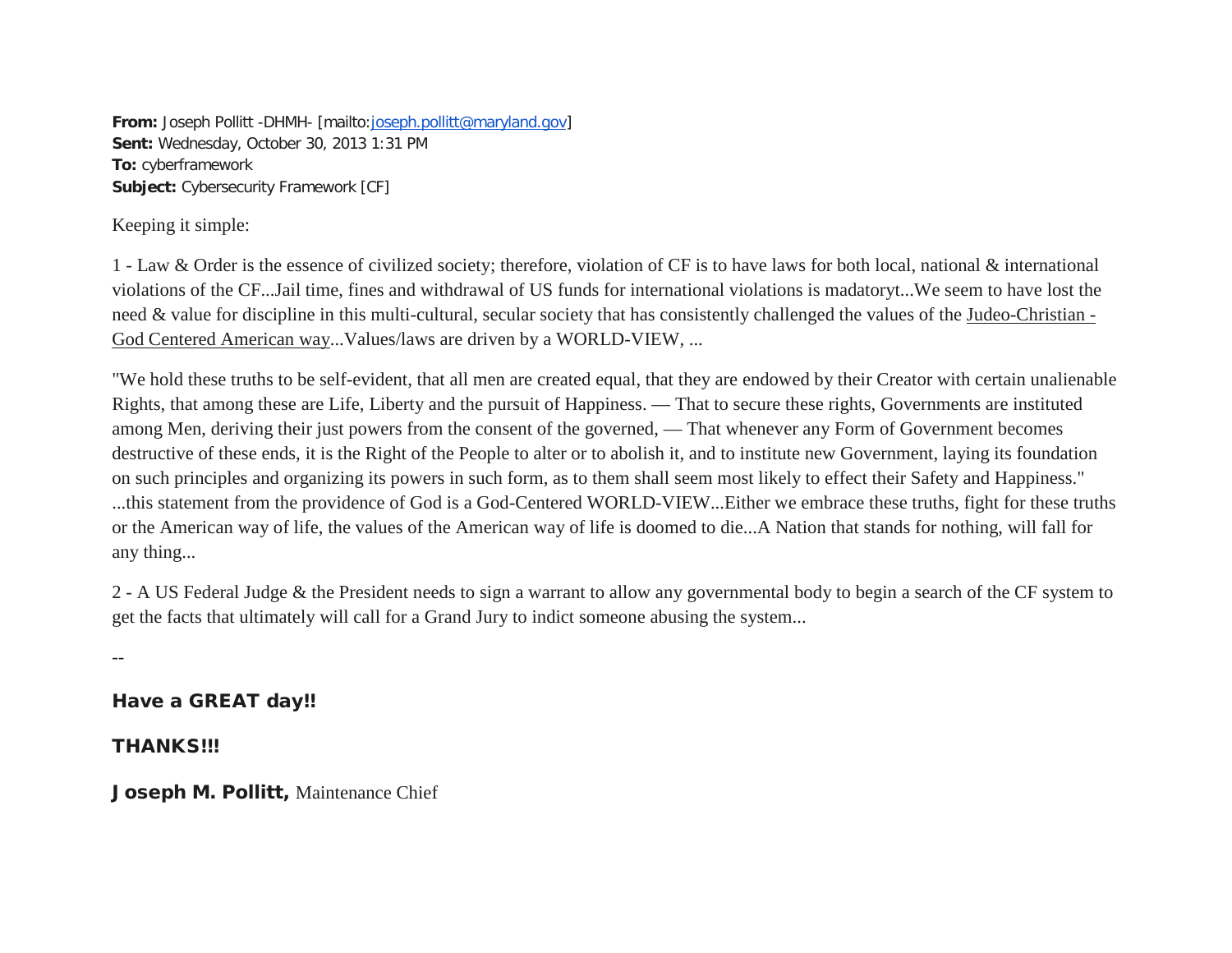Spring Grove Hospital Center, Maintenance Mall - Bldg #37

55 Wade Avenue, Room 202

Catonsville, Md. 21228

410-402-7471 Off, 443-250-6194 c, 410-402-7786 fax

*[joseph.pollitt@maryland.gov](mailto:joseph.pollitt@maryland.gov)*

"Kind words are easy to speak, but their impact will be heard for an eternity.."

"Words of discouragement can never take root in a grateful heart.."

" We the People of the United States, in Order to form a **more perfect Union**, establish **Justice**, insure **domestic Tranquility**, provide for the common defence, promote the general Welfare, and secure the **Blessings of Liberty** to ourselves and our Posterity, do ordain and establish this Constitution for the United States of America"...

"Gratitude makes sense of our past, brings peace for today and creates a vision for the future..

CONFIDENTIALITY NOTICE: This message and the accompanying documents are intended only for the use of the individual or entity to which they are addressed and may contain information that is privileged, confidential, or exempt from disclosure under applicable law. If the reader of this email is not the intended recipient, you are hereby notified that you are strictly prohibited from reading, disseminating, distributing, or copying this communication. If you have received this email in error, please notify the sender immediately and destroy the original transmission.

|  | Organization        | <b>Commentor</b> | <b>Type</b> | Page<br># | Line<br># | <b>Section</b> | <b>Comment (Include rationale for comment)</b> | <b>Suggested</b><br>change |
|--|---------------------|------------------|-------------|-----------|-----------|----------------|------------------------------------------------|----------------------------|
|  | State of            | Joseph M.        |             |           |           |                | Keeping it simple:                             |                            |
|  | Maryland;           | Pollitt,         |             |           |           |                |                                                |                            |
|  | <b>Spring Grove</b> | Maintenance      |             |           |           |                |                                                |                            |
|  | Hospital            | Chief            |             |           |           |                |                                                |                            |
|  | Center              |                  |             |           |           |                |                                                |                            |